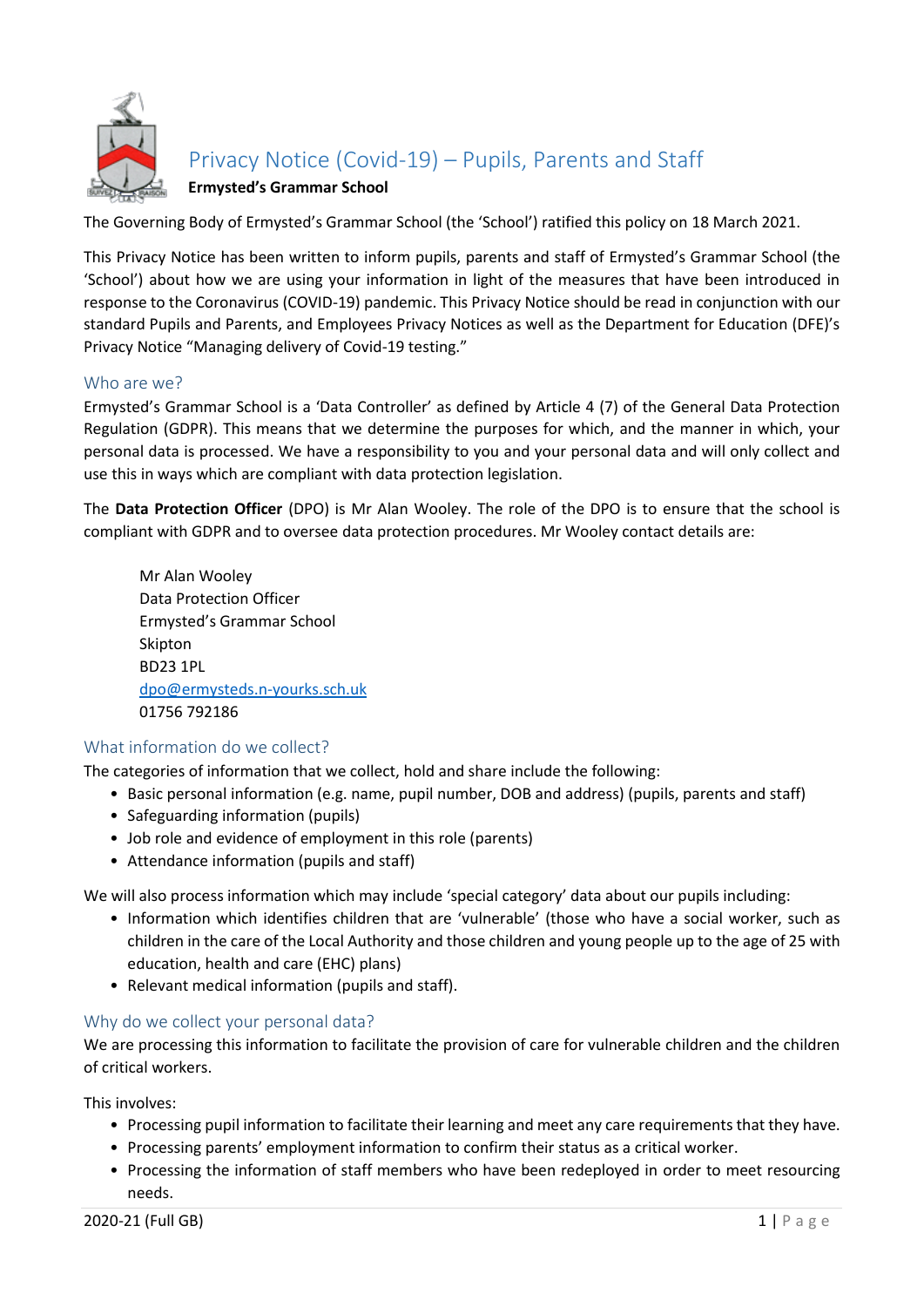Any personal data that we process about our pupils and parents for these purposes is done so in accordance with Article 6 and Article 9 of GDPR:

Article 6 (d) public task as supported by the Education Act 2002 for maintained schools (Section 175) or Non Maintained Schools Regulations 1999 for non-maintained schools (Section 3).

Article 9.2(i) of GDPR, where it is in the public interest on Public Health Grounds. This data is processed under the obligations set out in Public Health legislation (Regulations 3(1) and (4) of the Health Service (Control of Patient Information) Regulations 2002 (COPI)) which allows the sharing of data for COVID related purposes and where it is carried out by [a health care professional OR someone who owes an equivalent duty of confidentiality to that data].

Please refer to our standard Pupils and Parents and Employees Privacy Notices for further information about the lawful basis we rely upon to process your data.

# Who do we obtain your information from?

Much of the information we process will be obtained directly from you. We will also process information received from:

- Department for Education (DfE)
- Local Education Authority. If your child is attending our school as a result of the COVID-19 pandemic response and your child's previous school was in a neighbouring LEA, then we may need to obtain information from this LEA.
- Previous schools attended

# Who do we share your personal data with?

We are obliged to share attendance data with the Department for Education during this time. The following information will be shared:

- The names of all children who are in attendance on each day
- If the child is not enrolled at our school, the name of the school where the child is enrolled
- Whether the child is present on each day
- Whether the child has parents who are critical workers
- If the child is vulnerable e.g. they have on an education health and care plan (EHCP), have a social worker (CiN), or are looked after children
- If the child is on an EHCP
- If the child has a social worker
- The time the child signed into the school
- The time the child signed out of the school
- The number of children or staff members that are ill, isolating, shielding and whether there is a suspected or confirmed case of COVID-19.
- The number of children or staff members who have been asked to self-isolate by the NHS Test and Trace system.
- The number of children or staff members living with a clinically extremely vulnerable person.

We may also be required to share information with neighbouring Local Education Authorities if your child is attending our school as a result of the COVID-19 pandemic response and your child's previous school was in a neighbouring LEA.

For further details about who we share information with, please see our full Pupil and Parents and Employees Privacy Notices.